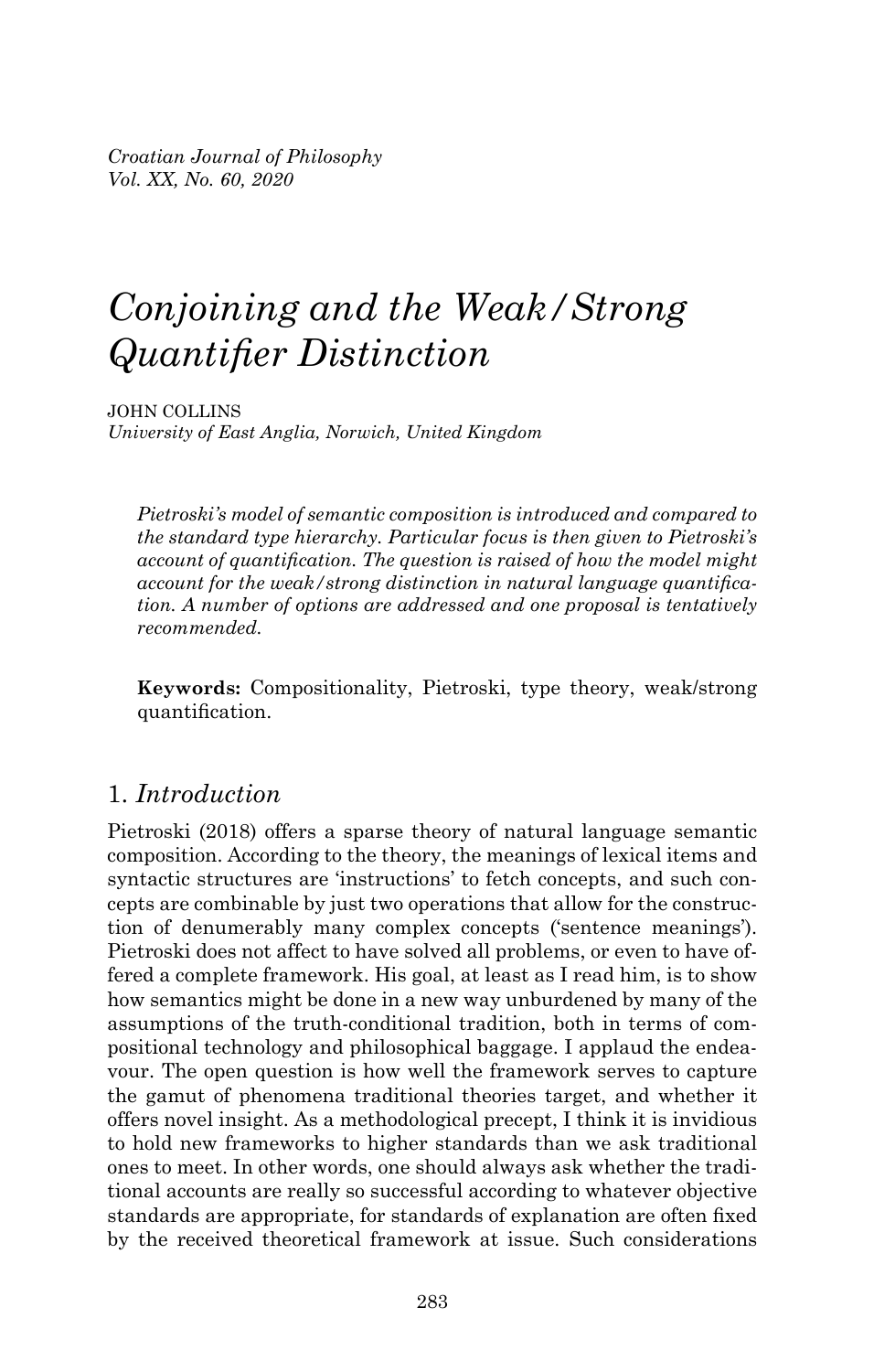are particularly germane to the present case, as we shall see. Traditional semantics marries a highly expressive meta-theory with mostly descriptive desiderata. Its success at descriptive coverage, therefore, flows from the expressive resources that stand in need of explanatory justification. It is to Pietroski's great credit that he seeks to show how explanatory traction can be achieved by so minimal resources. These morals will be given some substance in the second section.<sup>1</sup> Thereafter, my concern will be for how Pietroski's framework might explain the weak/strong distinction in the domain of quantification. I have no settled answer here, but do examine a few options. At any rate, the distinction is an interesting topic for further inquiry into the framework on offer.

## 2. *Sparseness*

Pietroski's model is sparse because it eschews the 'full Frege' of semantic types:

(FF) (i) *e* and *t* are types.

(ii) If  $\lceil \langle x \rangle \rceil$  and  $\lceil \langle y \rangle \rceil$  are types, then  $\lceil \langle x, y \rangle \rceil$  is a type.

(iii) These are all the types.

This gives us denumerably many types to map onto lexical items and their composition into phrases:

(T) (i)  $\leq e$ ,  $t$  >: monadic predicates, such as predicative adjectives, relative clauses, and intransitive verbs (*red*, *sleep*, etc.) (ii) <e <e, t>>: dyadic relations, such as transitive verbs (*loves*, *kicks*). (iii)  $<,  $t><sub>0</sub>, <sub>0</sub>, t><sub>0</sub>, t><sub>0</sub>, t><sub>0</sub>, t<sub>0</sub>, t<sub>0</sub>, t<sub>0</sub>, t<sub>0</sub>, t<sub>0</sub>, t<sub>0</sub>, t<sub>0</sub>, t<sub>0</sub>, t<sub>0</sub>, t<sub>0</sub>, t<sub>0</sub>, t<sub>0</sub>, t<sub>0</sub>, t<sub>0</sub>, t<sub>0</sub>, t<sub>0</sub>, t<sub>0</sub>, t<sub>0</sub>, t<sub>0</sub>, t<sub>0</sub>, t<sub>0</sub>$$  (iv) <<e, t>., t>: determiner phrases (*every man*, etc.). (v) <<e, t>, <e, t>>: attributive adjectives (*red* in *red car*, etc.) (vi) <t,<t, ,t>>: dyadic sentence connectives (*and*, *or*, etc.) (vii) <t, t>: sentence-level adverbs (*necessarily*, *possibly*, etc.) (viii)  $\langle \text{vii} \rangle$   $\langle \text{viii} \rangle$   $\langle \text{viv} \rangle$   $\langle \text{viv} \rangle$   $\langle \text{viv} \rangle$  +  $\langle \text{viv} \rangle$  +  $\langle \text{viv} \rangle$  +  $\langle \text{viv} \rangle$  +  $\langle \text{viv} \rangle$  +  $\langle \text{viv} \rangle$  +  $\langle \text{viv} \rangle$  +  $\langle \text{viv} \rangle$  +  $\langle \text{viv} \rangle$  +  $\langle \text{viv} \rangle$  +  $\langle \text{viv} \rangle$ modifiers (*about*, *to*, etc.)

In place of (FF), Pietroski presents just two compositional types, with primitive lexical content being virtually wholly monadic, and syntactic structure introducing restricted dyadic relations. Crucially, the model does *not* involve denumerably many non-applicable types as does the full Frege, i.e., types that do not correspond to any linguistic structure. The model does help itself to the 'full Chomsky' of syntactic structures, but that is independently required, unlike the Fregean hierarchy (see Collins 2019, for further discussion).

<sup>&</sup>lt;sup>1</sup> For further discussion of these broad issues, see Collins (2020).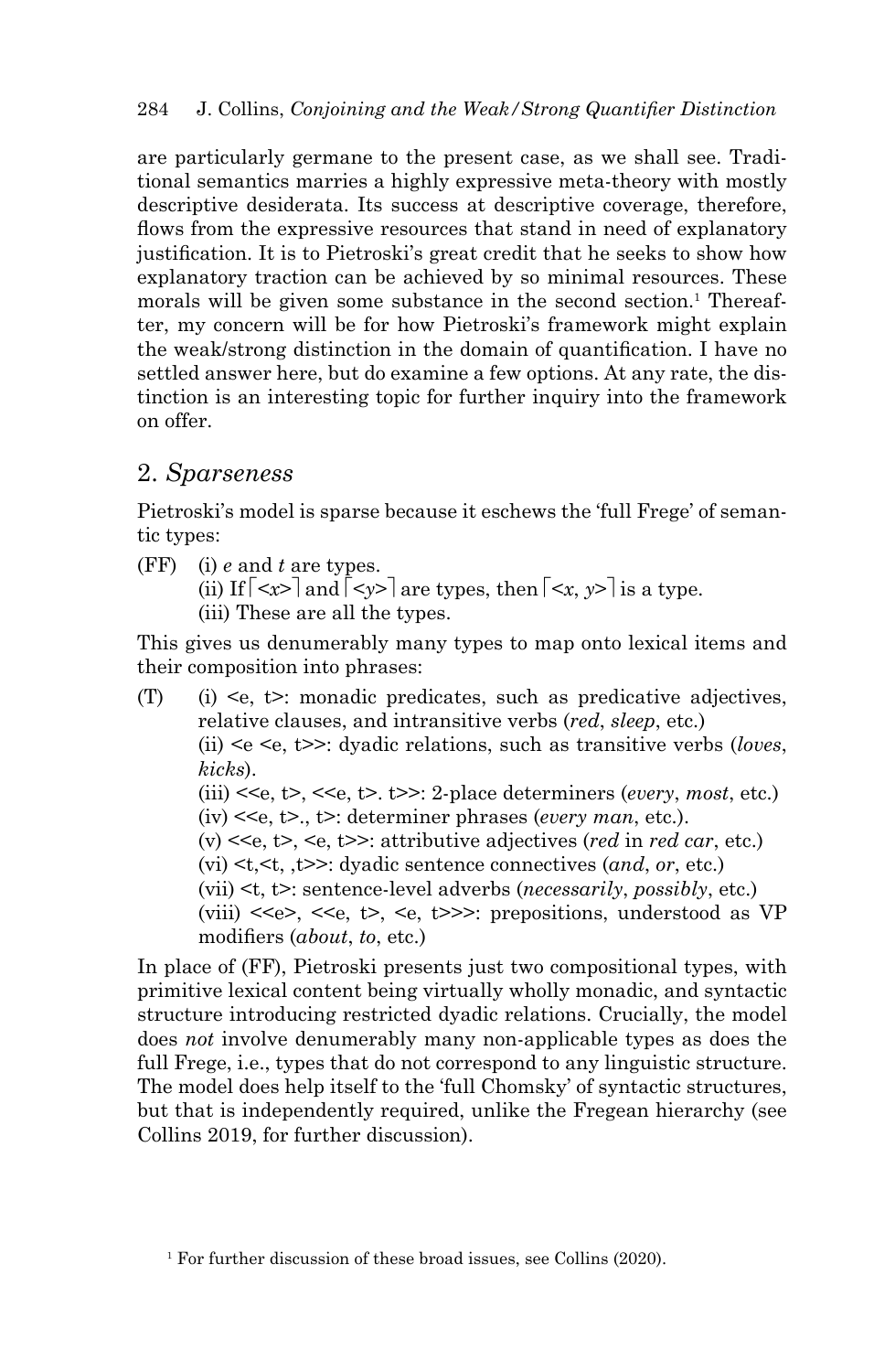## 3. *Two types*

The first operation conjoins two predicates (simple or complex) and identifies a shared single argument position:

 $(M\text{-Join}) \Phi()^{\wedge}\Psi()$ 

Don't think of the gaps here as variables, but simply as a way of specifying the adicity of both the constituent and complex types, where the blanks are read as identical (having a co-application). Thus, it does no harm to render the result of M-Join as ' $\Phi$ ' $\Psi$ ()'. For example, (1a) has the expected interpretation:

(1) a BROWN( $\angle$ COW( $\angle$ ) b 'BROWN()<sup> $\sim$ </sup>COW()' applies to *e* iff *e* is brown and a cow.

The second operation introduces a dash of dyadicity:

 $(D\text{-Join}) \exists [\Delta(\ldots, \_)^{\wedge}\Psi\Box]^2$ 

The dyadic concepts correspond to, for example, prepositions (*above*, *with*, etc.), and also, thematic concepts. So,

(2)  $\exists$  [PATIENT(...,  $\land$ A-BROWN( $\land$ COW()]' applies to *e* iff *e* involves a brown cow being affected.

The theory does not tell us that *e* ranges over events, as if we had an independent understanding of what events are; rather, semantically, we simply take such a complex concept as applying to 'things' that can have participants being affected, where such particpants are the kind of things that can the applicands of monadic concepts that we can M-Join to the results of D-Join.

(3) CHASE $(...)$ <sup>-</sup>][PATIENT $(..., \_)$ <sup>-</sup>[A-BROWN $\bigcirc$ <sup>-</sup>COW $\bigcirc$ ]]]

This gives us the content for the VP *chase a brown cow* (forget about the determiner, which complicates the presentation for my purposes).

(3) above gives way to

```
(4) CHASE(...)<sup>[INTERNAL(...)}A-BROWN()<sup>COW()]</sup></sup>
```
That *a brown cow* is construed thematically as PATIENT is a property determined by the verb *chase*, not the very syntax or the mere labels <V, N>. A similar story can be readily told for external arguments provided by a functional head *v* that projects to *v*P by taking a VP as a complement and a DP(/NP) as its SPEC, which is the external argument position. Thus  $\left[\begin{smallmatrix} v & v \end{smallmatrix}\right]$  *v* [ $\mathbf{v}$  *v* N]] fetches a dyadic concept that M-Joins with whatever concept the external argument fetches  $(A-DOG($ ), say). Thus:

 $(5)$   $\exists$ [EXTERNAL(...,  $\triangle A-DOG($ )] $\triangle$ [CHASE(...) $\triangle J$ [INTERNAL]  $(..., )^A$ -BROWN( $)$ <sup>^</sup>COW()]]

<sup>2</sup> D-Join is not to be confused with Kratzer's (1996) *event identification* rule. The latter introduces an external argument of a verb as an agent participant of an event already specified. Thus, Kratzer's rule, like Pietroski's, involves the co-identification of a position in two composed predicates/functions, but that is where the similarity ends. D-Join specifies the character of an internal argument and introduces a further position without any thematic specification of it.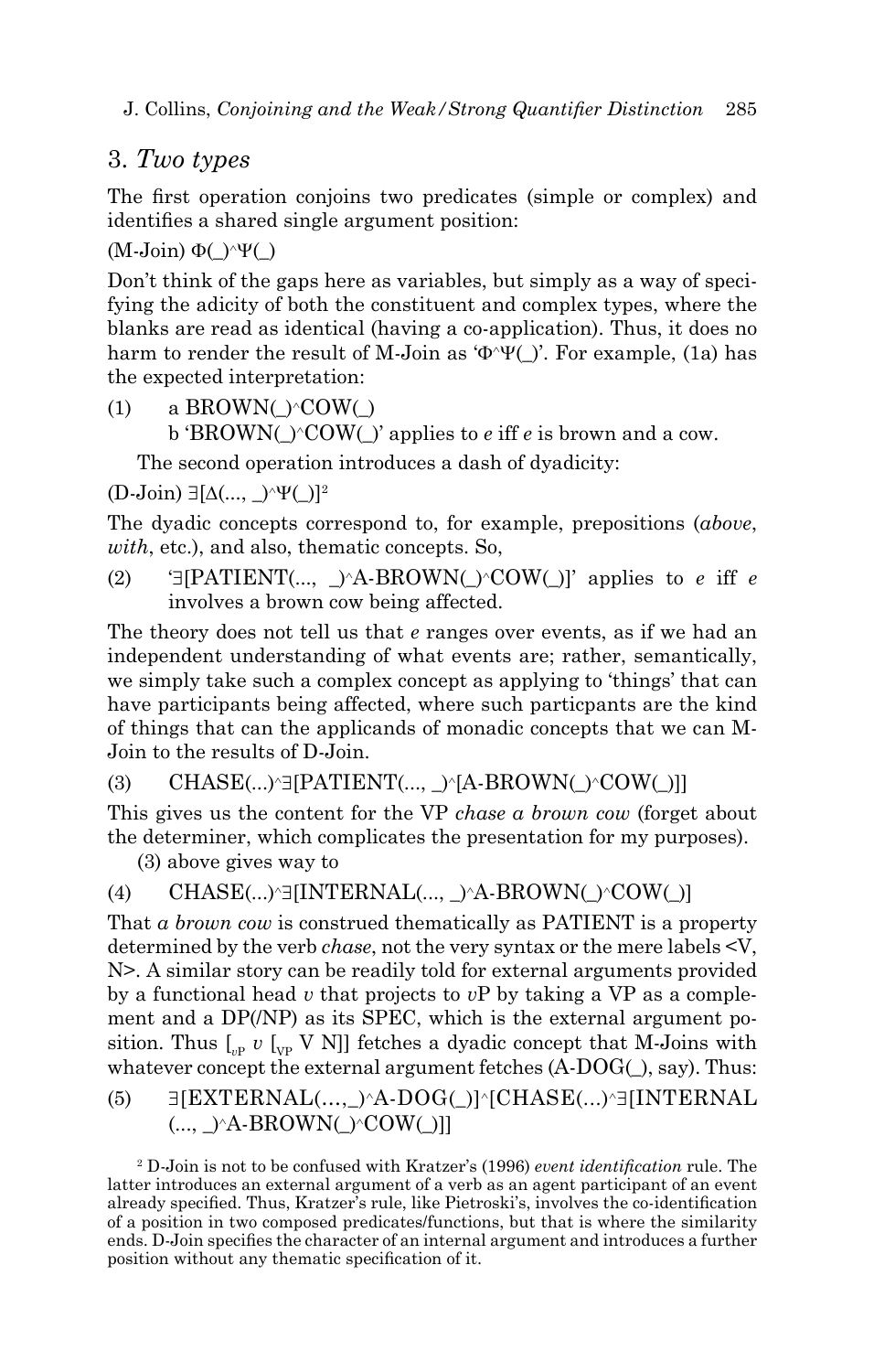Generalising, the tactic is to treat the syntax of a phrase as fetching what we might think of as a functional dyadic concept expressed by the meaning of the lexical item as syntactically projected that provides the applicand for the open argument of the predicate (Pietroski calls such concepts *adapter concepts*).

With so much in place, let's now turn to quantification.

## 4. *Quantification: the generalised view*

The problem with first-order quantificational theory (as a model of NL) is that it (i) doesn't generalise across all determiners (Dets) (*most*, *few*, etc.); (ii) is wedded to an invented syntax+composition; and (iii) fails to express generalisations across Dets and within the classes of Dets.

The basic fact about first-order quantification is that it depicts natural language Dets as *sortally reducible*:

(SR) Where *R* is a Boolean relation and *U* is the universe,  $Q[A, B]$  $Q_{\nu}[\text{R(A, B)}]$ 

Here we take a determiner to express a quantifier as a relation over the Cartesian product of  $U$  that specifies a cardinality for the pairs. This general approach is nowadays referred to as generalised quantifier theory (see Peters and Westerståhl, 2006, for extensive overview). SR holds for *every*, *some*, *no*, but not for *most* and other comparative relations that cannot be rendered as relations over the whole of the universe.<sup>3</sup> All Det relations, however, are specifiable as functions defined over the Cartesian products:

(6) a *every*:  $f: < A \times B \implies |A - B| = \emptyset$  (i.e.,  $A \subseteq B$ )  $b \text{ some, a: } f: \leq A \times B \geq \Rightarrow |A \cap B| \neq \emptyset$ c *no*:  $f: < A \times B$   $\Rightarrow |A \cap B| = \emptyset$ d *most*:  $f: < A \times B \implies |A \cap B| > |A-B|$ 

A striking generalisation that issues from this approach is that all quantifier relations expressed by natural language Dets are *conservative* (Barwise and Cooper 1981):

 $(CONS) Q[A, B] \Leftrightarrow Q[A, A \cap B]$ 

The truth of Q[A, B] 'lives on' the restriction A in the sense that how things are with the As alone determines truth value.

(7) a Some boy is a thief iff Some boy is a boy who is a thief b Every girl is a swimmer iff every girl is a girl who is a swimmer c Most women sing iff most women are women who sing

3 In simple terms, a sentence such as *Most boys swim* cannot be rendered as a claim about the whole universe along the lines of *Most things are such that*… Although this expressive limitation of first-order quantification is widely recognised, its full philosophical consequences have yet to be properly registered. For example, deflationary approaches to truth often assume that the truth predicate is a device for generalisation over instances of a first-order scheme, but no such account can generalise to *Most things Bill says are true* (see Collins 2010).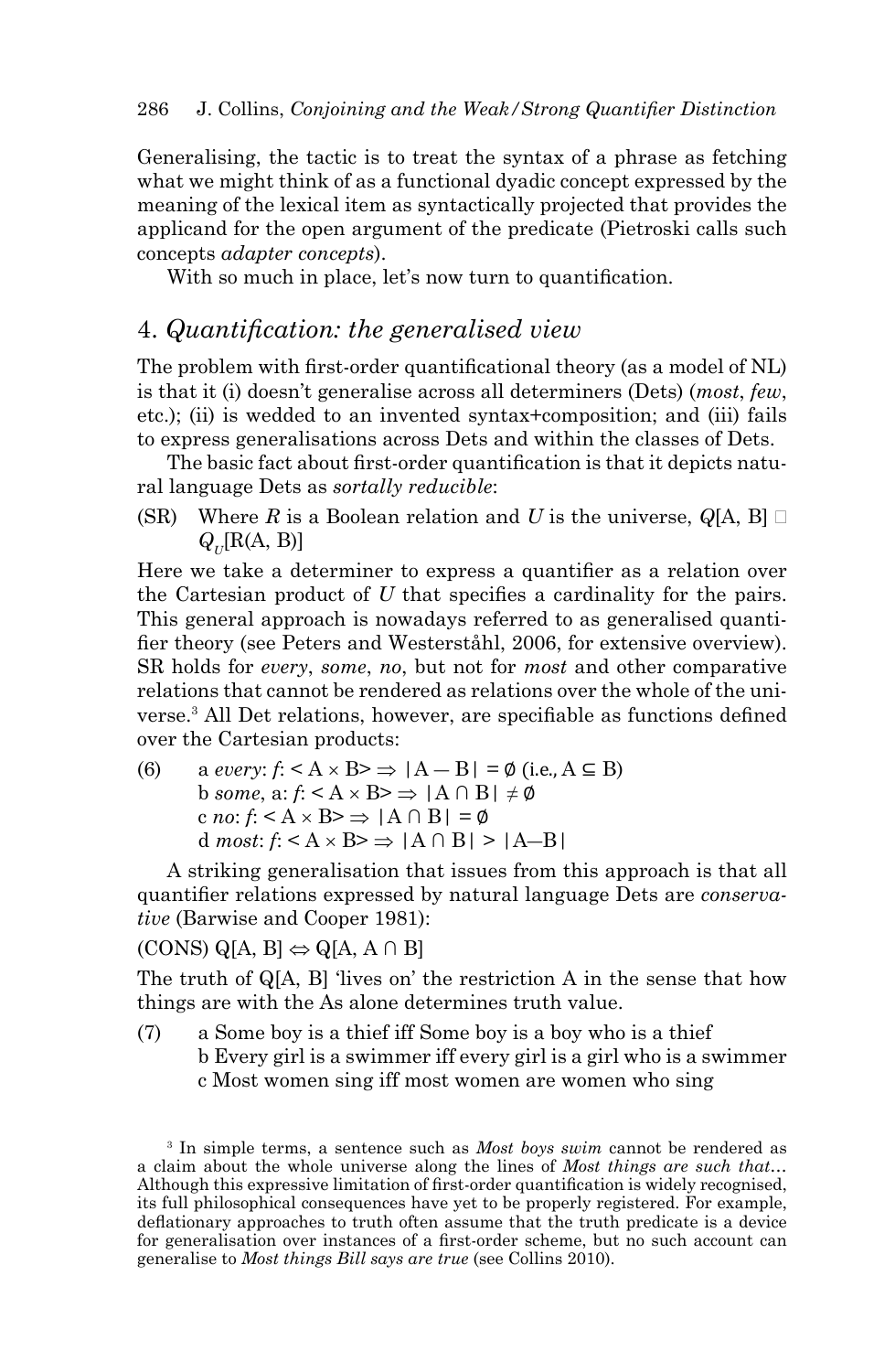Any theory of natural language Dets, therefore, should at least capture conservativity.

## 5. *The Pietroski view of determiners* 5.1. *First pass*

Take Dets to apply to ordered pairs, per the GQ approach, and to M-Join with internal arguments formed via D-Join:

 $(8)$  SOME $(...)$ <sup>-</sup> INTERNAL $(..., )$ <sup>-</sup> MAX:SPY $($ )],

where MAX is a concept expressing the maximisation of the concept to which it applies.

A predicate is formed as expected:

(9)  $\exists$ [EXTERNAL(...,  $\land$ MAX:GERMAN(\_)]

M-Joining the two, we have

 $(10)$   $[SOME(...)^{\exists}$ [INTERNAL(...,  $)$ <sup>^</sup>MAX:SPY()]]  $\exists$ [EXTERNAL(..., )^MAX:GERMAN()]

This applies to all pairs that are such that the internal participant is an external participant, and the former is a spy and the latter is German. *Polarising*, a la Tarski, (10) applies to each pair so long as *at least one* pair satisfies the conditions *(mutatis mutandis* for other Dets).

So far so good, but the scoping behaviour of Dets is eldided.

# 5.2. *Second pass: QR-ed Dets*

Assume that DPs undergo syntactic movement in order to acquire scope, creating structures akin to open sentences:

(11)  $\left[\begin{matrix} 0 & \text{[b]} \\ \text{[b]} & \text{[b]} \end{matrix}\right]_{1} \left[\begin{matrix} 0 & \text{[c] } \\ \text{[d]} & \text{[e]} \end{matrix}\right]$ 

What concepts do the 'open sentences' map onto (fetch)? Assume a concept TARSKI (Pietroski, 2018, p. 321).

(12) TARSKI[i, P] =  $(\exists \alpha)[((\forall \alpha')[\alpha' \approx \alpha \land ASSIGNED-BY-TO[\_, \alpha', i])$  $\rightarrow$  SAT[ $\alpha'$ , P]))  $\rightarrow$  SAT[ $\alpha$ , P]]

This is not how Pietroski presents it, but it is equivalent. The basic idea is to understand open sentences in terms of their satisfaction relative to an index I under the standard Tarski condition. Thus, we can have:

 $(13)$  [EVERY(...)^3[INTERNAL(..., \_)^MAX:GIRL(\_)]]  $\Gamma_{\rm i}$ ^∃[EXTERNAL(..., \_)^ MAX:TARSKI[i, likes Sam]]

Again, so far, so good, but CONS is not reflected.

# 5.3. *Third pass*

On the standard treatment of natural language quantification offered by Heim and Kratzer (1998), which Pietroski uses as a foil, an open sen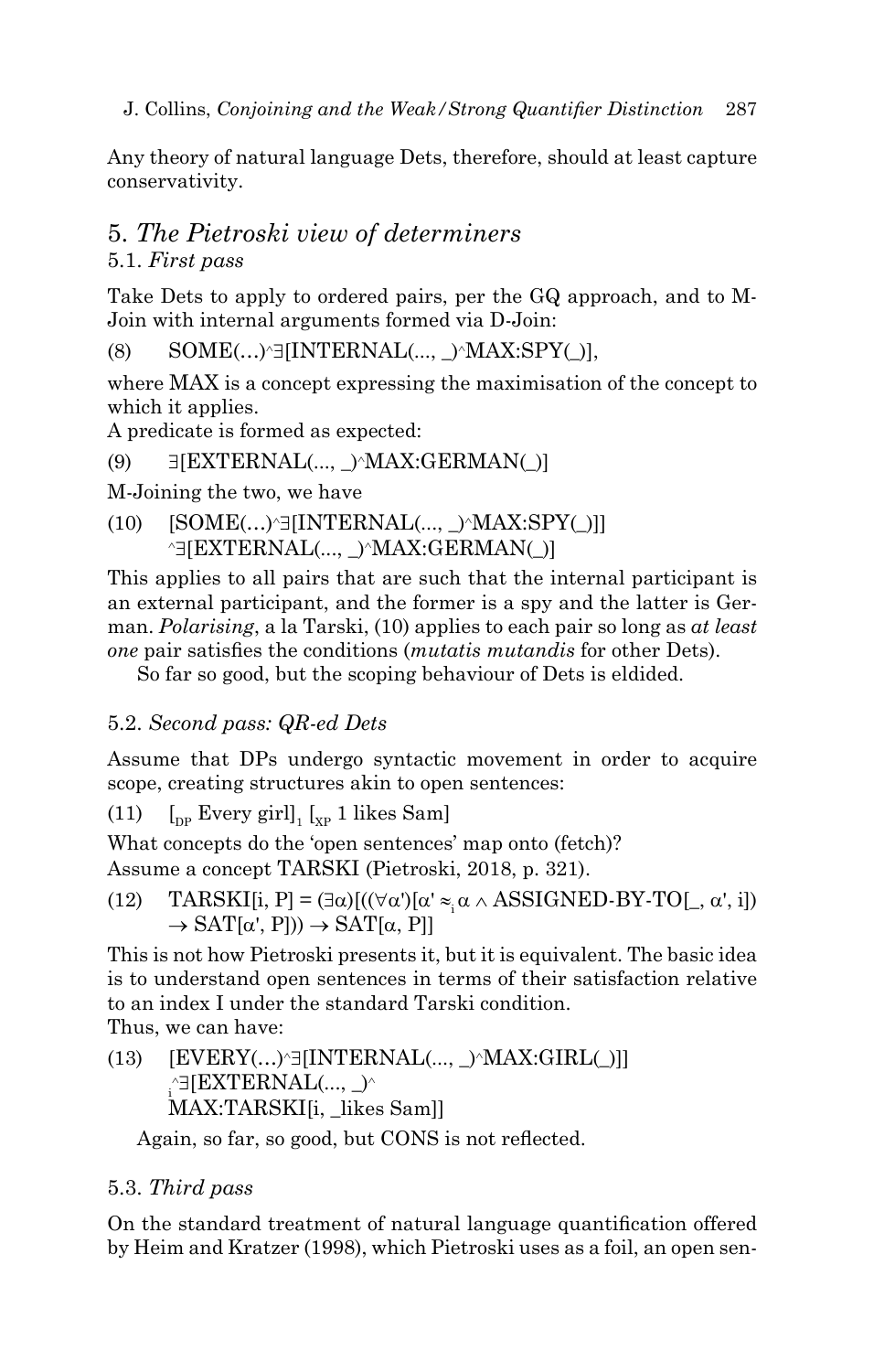tence is akin to a syncategorematic relative clause, but relative clauses are not open sentences (Pietroski 2018: 337). Linguistically, raised DPs should merge with clause-like structures from which they serve as arguments of verbs. Rendering a Det as  $\leq e$ ,  $\leq$ ,  $\leq$ ,  $\leq$ ,  $\leq$ ,  $\leq$  >> makes it as if a second-order relation between monadic properties, which then creates the type-mismatch problems, for  $\leq \epsilon$ ,  $\Rightarrow$  t  $\geq$  is not an  $\leq \epsilon$ .

Let's take composition seriously, therefore: the DP both merges as an argument of a verb *and* merges with a clause (in its raised position). Thus, the internal and external arguments of a Det are fundamentally asymmetric, with the former restricting the range of the Det *a la* CONS. Pietroski implements this asymmetry via a modification on the TARSKI predicate.

(14) RESTRICTIVE-TARSKI[i, P $=(\exists \alpha)[((\forall \alpha')[\alpha'\approx \alpha \land ASSIGNED-$ BY-TO[,  $\alpha'$ , i]  $\rightarrow$  SAT[ $\alpha'$ , P]  $\land$  SAT[ $\alpha'$ , EXTERNAL[P'])  $\rightarrow$  $SAT[\alpha, Pl]$ 

Again, this is my formulation, but the content is equivalent to Pietroski's definition.

We arrive, therefore, at a model of quantification that is compatible with the generalised quantifier framework, respects the movement of DPs to take scope, and can be conditioned to respect CONS. It bears noting that the definitions here are part of the meta-theory, not the compositional principles themselves, i.e., we define the relevant concepts in terms of satisfaction, but satisfaction is not part of the compositional analysis.

Hereafter, we shall look at the weak/strong distinction between natural language Dets and consider what resources Pietroski might have to capture the distinction.

#### 6. *The distinction between weak and strong determiners*

Prior to Milsark (1977), a general distinction prevailed between definites and indefinites, but a deeper distinction was hand that has been the focus of much attention:

*Weak*: *some*, *a*, *no*, *one*, *two*, *few*, *many*, *several*,… *Strong*: *every*, *all*, *the*, *most*, *Sam*, *both*, *neither*,…

*Pro tem*, think of the weak Dets as being existential, in some sense, whereas the strong Dets are universal, in some sense (clarity will be offered soon). Note that this distinction cross-classifies the definite/indefinite distinction; for example, numerical Dets are definite, but pattern with indefinite a, and indefinite *most* patterns with definite every. Also worth noting is some weak Dets can have strong construals, although not the reverse.4 For our purposes, imagine that the distinction cleanly divides determiners into two classes.

4 Strong DPs do not produce an ambiguity with individual- or stage-level predicates:

b Most boys wear shorts/have boarded the plane

<sup>(</sup>i) a Every girl is clever/is in the garden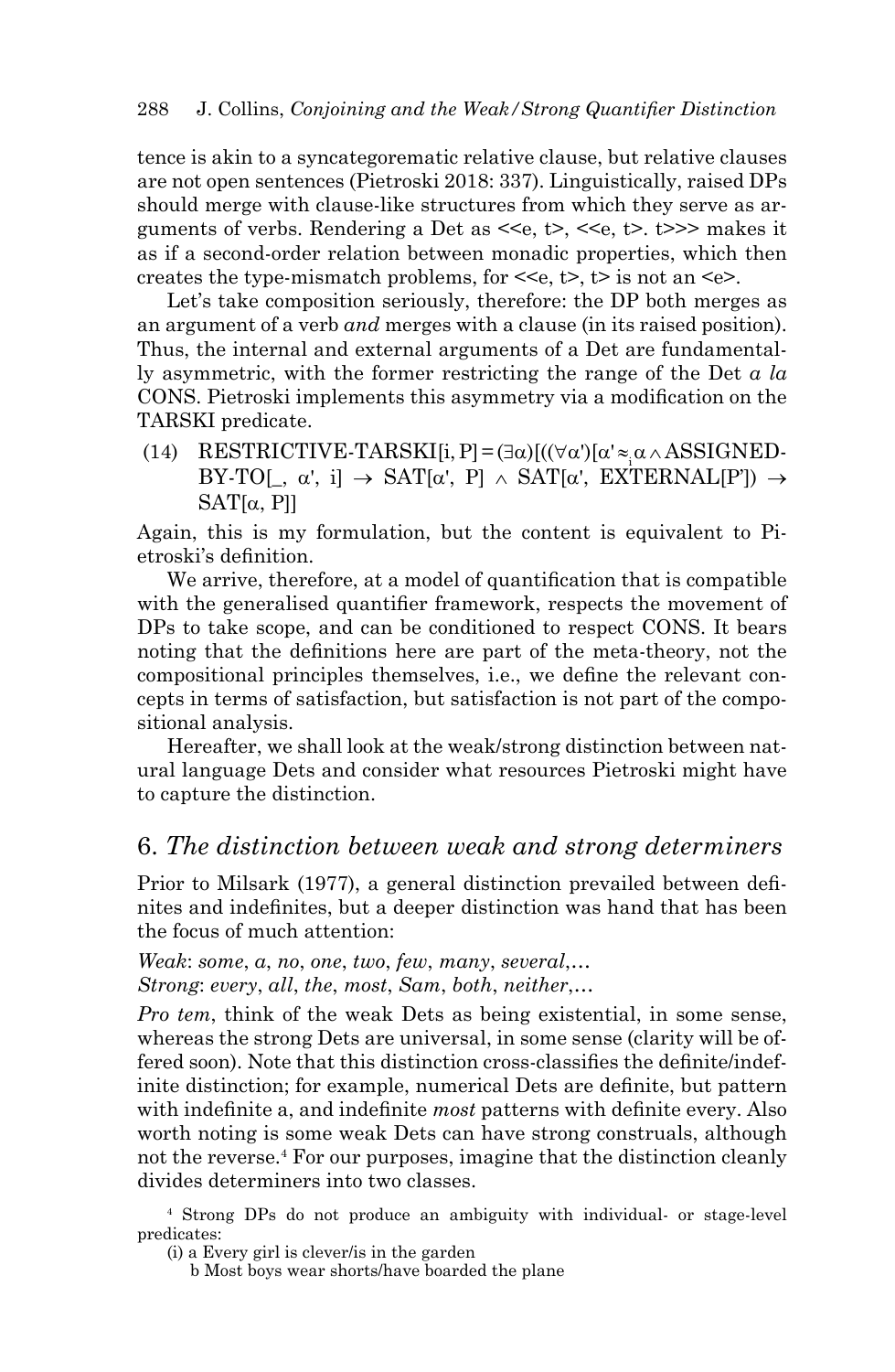## 7. *Three conditions*

The w/d distinction is grounded in three central semantic phenomena.

### 7.1. *Existentials*

There can be weak, but not strong, DP associates in existentials:

(16) a There is  $\begin{bmatrix} 0 & b \end{bmatrix}$  a bee]  $\begin{bmatrix} 0 & c \end{bmatrix}$  in the room] b There are  $\int_{\text{DP}}$  some cowboys]  $\int_{\text{C}}$  here] c There are  $\left[\begin{smallmatrix}p_{\text{p}}&p_{\text{f}}&q_{\text{p}}&q_{\text{p}}&q_{\text{p}}&q_{\text{p}}&q_{\text{p}}&q_{\text{p}}&q_{\text{p}}&q_{\text{p}}&q_{\text{p}}&q_{\text{p}}&q_{\text{p}}&q_{\text{p}}&q_{\text{p}}&q_{\text{p}}&q_{\text{p}}&q_{\text{p}}&q_{\text{p}}&q_{\text{p}}&q_{\text{p}}&q_{\text{p}}&q_{\text{p}}&q_{\text{p}}&q_{\text{p}}&$  $d^*$  There is  $\left[\begin{smallmatrix} 1 \\ n_P \end{smallmatrix}\right]$  the man $\left[\begin{smallmatrix} 0 \\ C \end{smallmatrix}\right]$  in the room] e \*/# There is  $\int_{\text{DP}}$  every cowboy] $\int_{\text{C}}$  here] f \*/# There are  $\left[\begin{smallmatrix} 0 \\ p_P \end{smallmatrix}\right]$  most girls  $\left[\begin{smallmatrix} 0 \\ c \end{smallmatrix}\right]$  still to see

Here I take the predicates (labelled 'c' for coda) to be non-constituents of the DPs in order to preclude a so-called 'list' reading, which is a specifically focused use that can rescue the unacceptable case.<sup>5</sup> There are also presentational readings, where there is locative, but, again, we are just interested in the existential readings.

#### 7.2. *Weak Dets have symmetrical arguments (Keenan 1987, 2003)*

The condition here is slef-explanatory, but to be precise:  $\Gamma(SYM)$   $Q(A, B) \leftrightarrow Q(B, A)$ 

- (17) a Some men are nurses b Some nurses are men
	- c Few women are engineers
	- d Few engineers are women

If the first of the pairs is true, the second is true, too, so long as the determiners are weak. Strong determiners do *not* license the entailment:

If we bracket domain restriction, these sentences are unambiguously universal claims about the set of girls/boys. Similarly, weak DPs are *typically* uniform in construal across the two sorts of predicate. Obviously, the construal differs in being *existential*, in the sense in which some things are *said* to satisfy the restriction (i.e., exist), in a way (i) does not. Some determiners are atypical, such as *few*. Consider:

- (ii)a Few girls are clever
	- b Few girls are in the garden

(iia) can only be construed as true where most girls are not clever. It has no partitive reading where some small number of girls are clever, but the rest might be smart. In contrast, (iib) precisely has such a duality of construal. It might be a claim that the garden contains a small number of girls (three, say), or the 'strong' claim that few of the girls (i.e., a small percentage) are in the garden, which might be a huge number, depending on the number of girls. This is said to be the 'strong' reading because it is about the set of the restriction as a whole, rather than some definite number of girls.

<sup>5</sup> A 'list' reading goes with a focused unit in response to a question, say. For example: A: Who will save us now the cavalry have left? B: Well, there is every cowboy still here. The weak cases can be expressed with the coda as a conjunct (*There is a bee and it is in the garden*) or relative clause (*There is a bee, which is in the garden*). List readings aren't so supported. The DP+codas in list readings might thus be small clauses.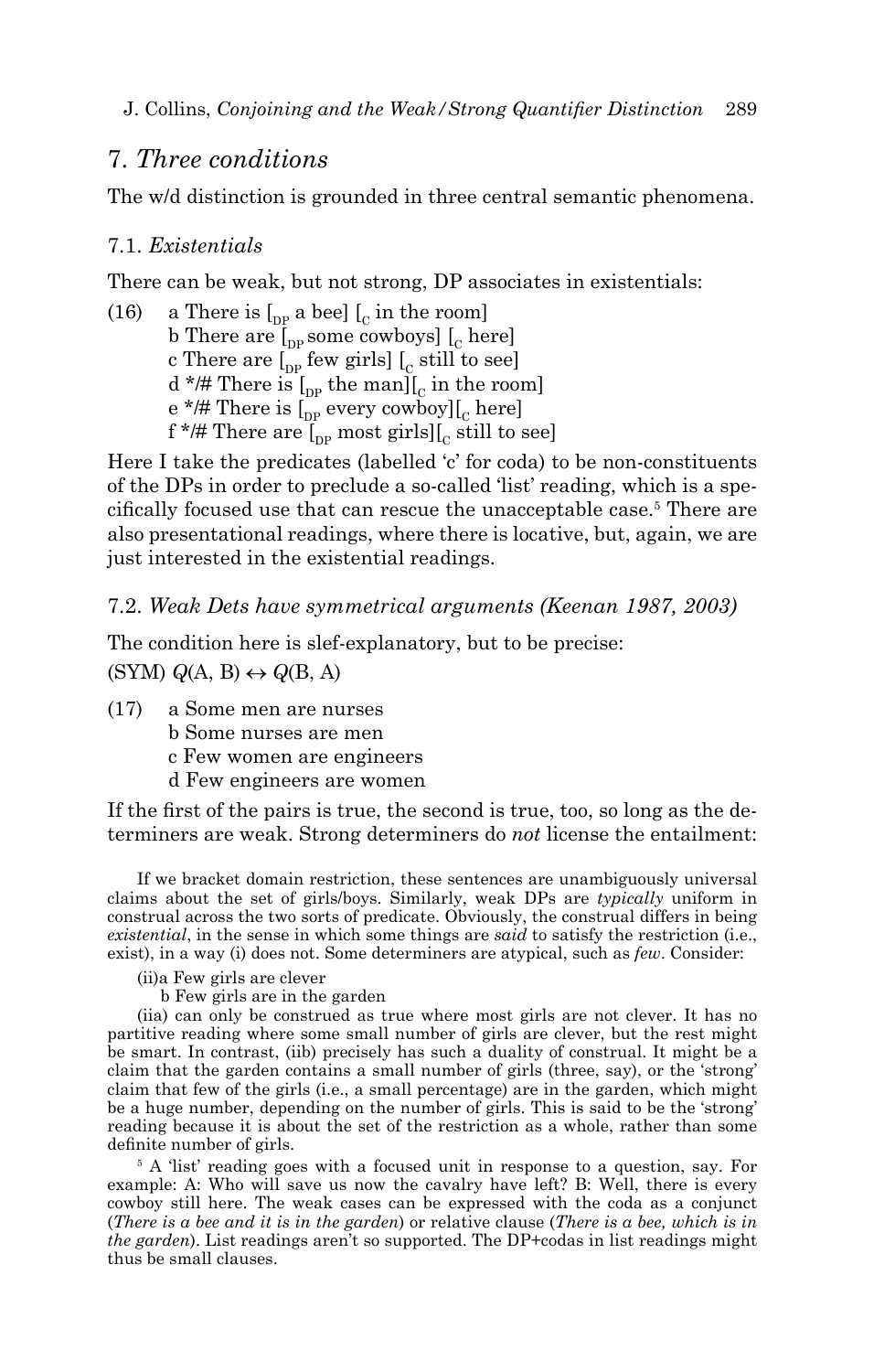- 290 J. Collins, *Conjoining and the Weak/Strong Quantifier Distinction*
- (18) a Every man is a nurse b Every nurse is a man c Most women are engineers d Most engineers are women

### 7.3. *Weak Dets are intersective*

### $(INS) Q(A, B) \leftrightarrow Q(A \cap B).$

(INS) offers a different kind of test: if 'Det As are Bs' is weak, then it is equivalent to 'Det As, who are Bs, are Cs' where  $B \subseteq C$ . The truth of a statement involving an intersective DP as subject wholly depends upon the intersection of the class of things that are both A and B―one may ignore the A things that are non-B. Thus:

- (19) a Some man is a nurse b Some man, who is a nurse, is a care worker c Two men are nurses d Two men, who are nurses, are care workers
- (20) a Every man is a nurse b Every man, who is a nurse, is a care worker c Most men are nurses d Most men, who are nurses, are care workers

The pairs in (19) cannot differ in truth value. Note, in particular, that both depend upon the men existing. Thus, (19b, d) are not tautological. If there are no men, say, then (19b) can't be true, and (19d) fails to be true if there is just one man. In (20), a difference in truth value between the pairs not only can obtain, but clearly does obtain in fact. (20a) is false, whereas (20b) is a tautology; ditto for (20d).

## 7.4. *A signifi cant fact*

Given the *conservativity* of natural language determiners, (SYM) and (INS) are equivalent (see Peters and Westerståhl 2006: 210-11). That is: (CONS)+(INS) entails (SYM), and (CONS)+(SYM) entails (INS)

# 8. *Pietroski's options*

#### 8.1. *Pragmatics*

A ready option is to seek to capture the w/d distinction in terms of pragmatics rather than compositional semantics. It is unclear how this tactic might be realised, notwithstanding the common thought that strong utterances, as it were, presuppose existence rather assert it. We should still want to know why such a difference is tethered to the Dets and their differential behaviour with exstentials. For example, whereas a presuppositional account might explain the felt unaccept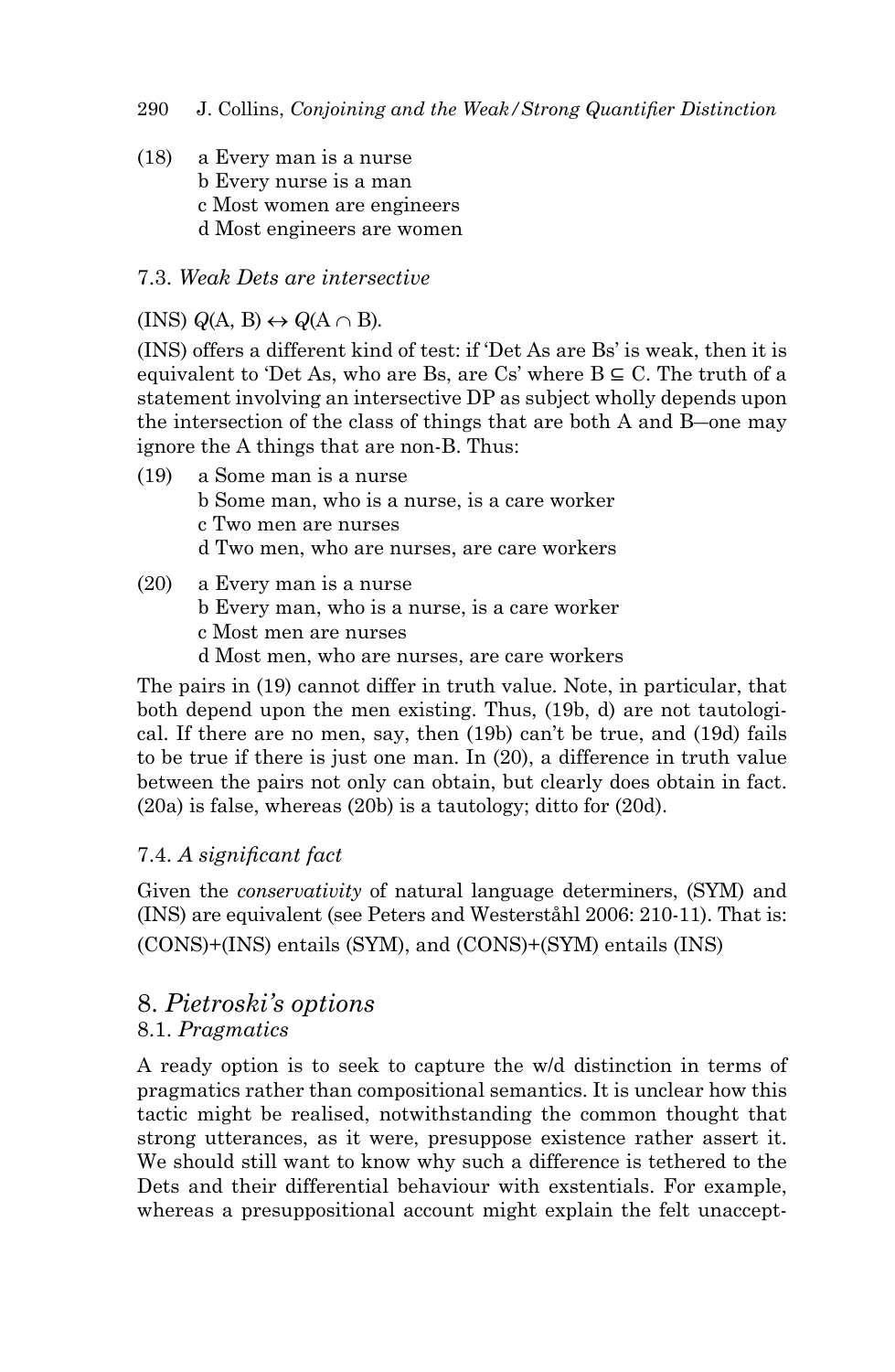ability of an empty restrictor for strong Dets, the behaviour of the weak Dets remains opaque.<sup>6</sup>

More generally, since CONS is not a pragmatic principle, and interacts with SYM and INS, it would be nice if all these algebraic properties fell together under the one semantic explanation; indeed, the W/S phenomena look (almost) as robust as the CONS phenomena.

#### 8.2. *Encode SYM or INS for the W cases, and let CONS do the rest*

Recall our significant fact. CONS+SYM entails INS, and CONS+INS entails SYM. If CONS is encoded, therefore, we really only need to encode one of the other properties. Perhaps the easiest implementation of this idea is to let the internal predicate be RESTRICTED-TARSKI modified by the satisfaction of the external predicate for the weak Dets alone. Such would satisfy SYM, and so entail INS.

I can see two main problems with this thought. Firstly, it is not obvious how to make it work compositionally, i.e., why should there be a restriction going up the syntactic tree? The restriction going down tracks the syntactic movement of the DP. In short, it appears to be a stipulation. Secondly, the *there*-existential restriction to weak Dets would remain unexplained. I shall come back to this shortly below.

#### 8.3. *An alternative*

Suppose that only the weak Dets encode or fetch an empty internal monadic concept that we may render intuitively as '*x* is in the domain', but when combined with the Det effectively encodes the idea that a cardinality of things that satisfy the predicates exists. This captures the existential content of the weak Dets and simultaneously explains why the strong Dets admit empty restrictors. For example:

(21)  $[SOME(...) \cdot DOMAIN(...) \cdot (J[INTERNAL(..., \_) \cdot MAX.GIRL[]_1]$ <br>  $\sim$  [EXTERNAL(...,  $\cdot$ ) $\cdot$ MAX-RESTRICTED-TARSKI[i, likes Sam]]

Being more speculative, we may think, on this story, that weak Dets 'originate' from a means of talking about some 'relevant' domain, whereas the strong Dets don't. Thus, the latter don't introduce a domain but have a global or universal meaning (more anon).

Let's see how this basic idea might fair in accommodating the basic properties of the w/s distinction.

Firstly, the proposal accommodates SYM, for with weak Dets, a domain is populated with a kind of thing (or things) that has the internal property, which is also said to have the external property, and so

<sup>&</sup>lt;sup>6</sup> It is common to think of strong Dets as presupposing a non-empty restriction, hence the supposed infelicity of *Every French king is bald*. It is better, I think, to account for the infelicity as due to implicature.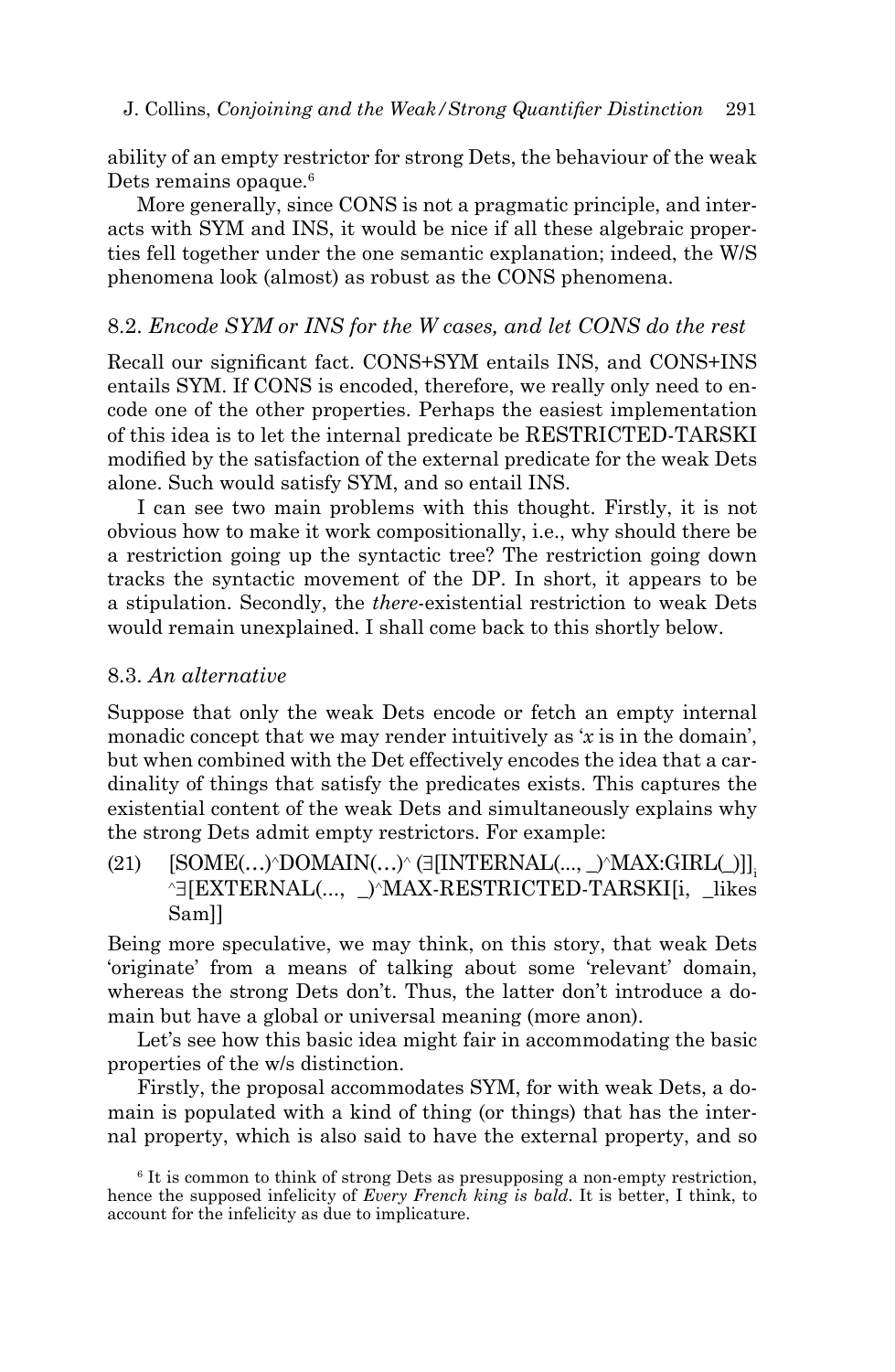whatever condition the Det places on the thing(s) having the internal property will hold of the external property too. Not so for strong Dets, where no domain is populated by things.

Secondly, the proposal accommodates INS, for, again, whatever kinds of things are in the domain share the properties of the internal and external predicates. With strong Dets, since there is no domain, we can have an empty-restrictor reading in line with the non-intersective relation of the strong Det.

Thirdly, the proposal also accommodates the fact that some weak Dets can be read strongly. For example, the weak construal of *few* is as expected, with the domain populated by few things that are both girls and in the park, as might be. On the strong reading, the domain is still populated (no empty-restrictor reading is available), but some broader group of girls than just those in the park must be understood to exist. In effect, the content is partitive.

Fourthly, the *there*-existential restriction to weak associates is nicely accommodated. In the weak cases the domain is populated, which is actually just what the bare existential says. The strong Dets encode no domain, and so they have no existential reading, unless a domain is explicitly introduced via presentation or 'list', which are, of course, supported by strong Dets.

In the following section I shall dwell somewhat on existentials, for they add some interesting support to my general proposal.

## 9: *Some syntactic considerations (after Kayne 2019)7*

According to Kayne (2019) there are four possible construals of *there* exhibited in (22):

(22) **There** are two files **there**<sub>1</sub> on the desk, which **therefore** need filing in them there<sub>n</sub> cabinets.

So, there can can be existential, locative, rationale, and presentational readings. Instead of positing a 4-way ambiguity, let *there* have a basic presentational construal fi xed in a low small clause with its associate; the other construals are configurationally fixed. In particular, for the existential, *there* obligatorily moves to SPEC-TP (subject). Of course, this makes sense of the general syntactic differences, between existential *there* and locative *there*. 8

7 Herburger (2000) offers other syntactic reasons why strong Dets must move to SPEC-TP

8 Neither of the them receive a theta-role, but locative *there* is not an argument, while existential *there* is, albeit an expletive. Syntactically, this shows up in various ways. Firstly, locative *there* cannot occur in a tag question:

(i) \*There is your dog, isn't there?

Secondly, it does not admit raising:

(ii)a There seems to be a dog in the garden

b \*There seems to be your dog

Thirdly, locative *there* cannot be negated:

(iii) \*There isn't your dog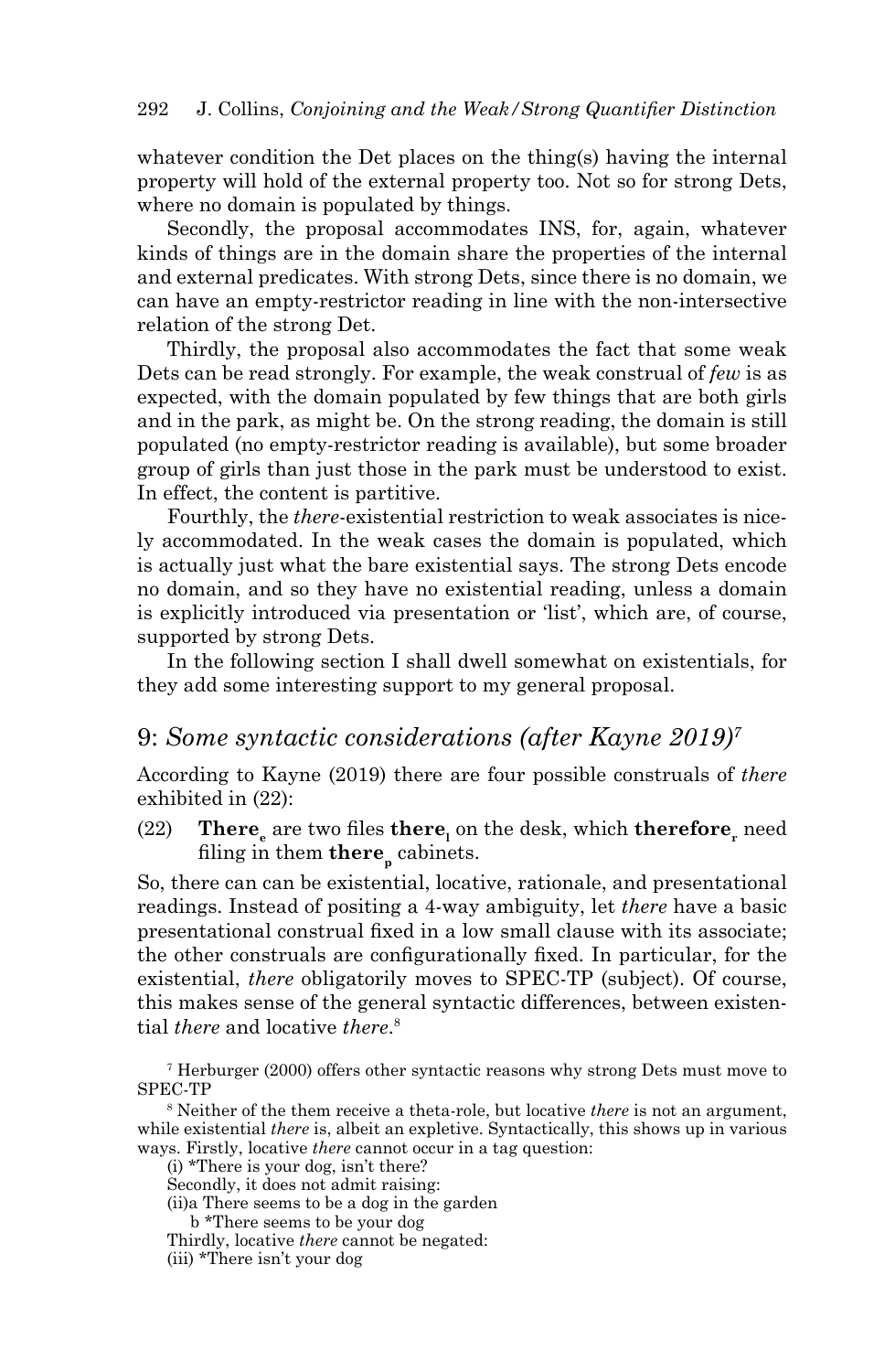#### J. Collins, *Conjoining and the Weak/Strong Quantifier Distinction* 293

None of this by itself essentially bears on the w/s distinction. Kayne merely notes that there must be 'some constraint'. Note, however, that the existential *there* is still presentational content-wise; it is only existential configurationally. Suppose, then, that *there* is always first merged in a small clause with its associate and interpretation happens throughout the derivation, not just at LF or some other completed structure. If we now also posit a domain predicate with weak Dets, then the small clause will be interpretable with presentational *there*. If the Det is strong, and so lacks a domain, the presentational *there* will be uninterpretable. Thus, we get to explain the existential restriction on the assumption of Kayne's model and the weak Dets introducing a domain predicate.

### 10. *Conclusion*

I hardly think what I have said here is the end of the matter, or even the beginning of the end of the matter. I suspect it might not even be the end of the beginning of the matter. I commend the topic for further inquiry within Pietroski's basic framework.9

#### *References*

- Collins J. 2010. "Compendious assertion and natural language (generalized) quantification: a problem for deflationary truth." In C. Wright and N. Pedersen (eds.). *New Waves in Truth*. London: Palgrave Macmillan: 81–96.
- Collins, J. 2020. "Conjoining meanings without losing our heads." *Mind and Language* 35: 224–236.
- Heim, I. and Kratzer, A. 1998. *Semantics in Generative Grammar*. Oxford: Blackwell.
- Herburger, E. 2000: *What Counts: Focus and Quantification*. Cambridge: MIT Press.
- Kayne, R. 2019. "The unicity of *there* and the definiteness effect." In *Questions of Syntax*. Oxford: Oxford University Press: 134–166.
- Keenan, E. 1987. "A semantic definition of 'indefinite NP'". In E. J. Reuland and A. ter Meulen (eds.). *The Representation of (In)definiteness*. Cambridge: MIT Press: 286–318.
- Keenan, E. 1993. "Natural Language, Sortal Reducibility and Generalized Quantifiers." *Journal of Symbolic Logic* 58: 314–325.
- Keenan, E. 2003. "The definiteness effect: semantics or pragmatics?" Natu*ral Language Semantics* 11: 187–216.
- Kratzer A. 1996. "Severing the External Argument from its Verb." In J.

Fourthly, locative *there* cannot occur in a subordinate clause:

(iv) \*Sam wondered whether there was your dog.

<sup>9</sup> My thanks go to Paul Pietroski for conversations on the topic of this essay and many related issues, and to Michael Glanzberg for the same. I was hoping to find time to develop a more worked out discussion, but children, pandemic, and semantics are not a happy mix.